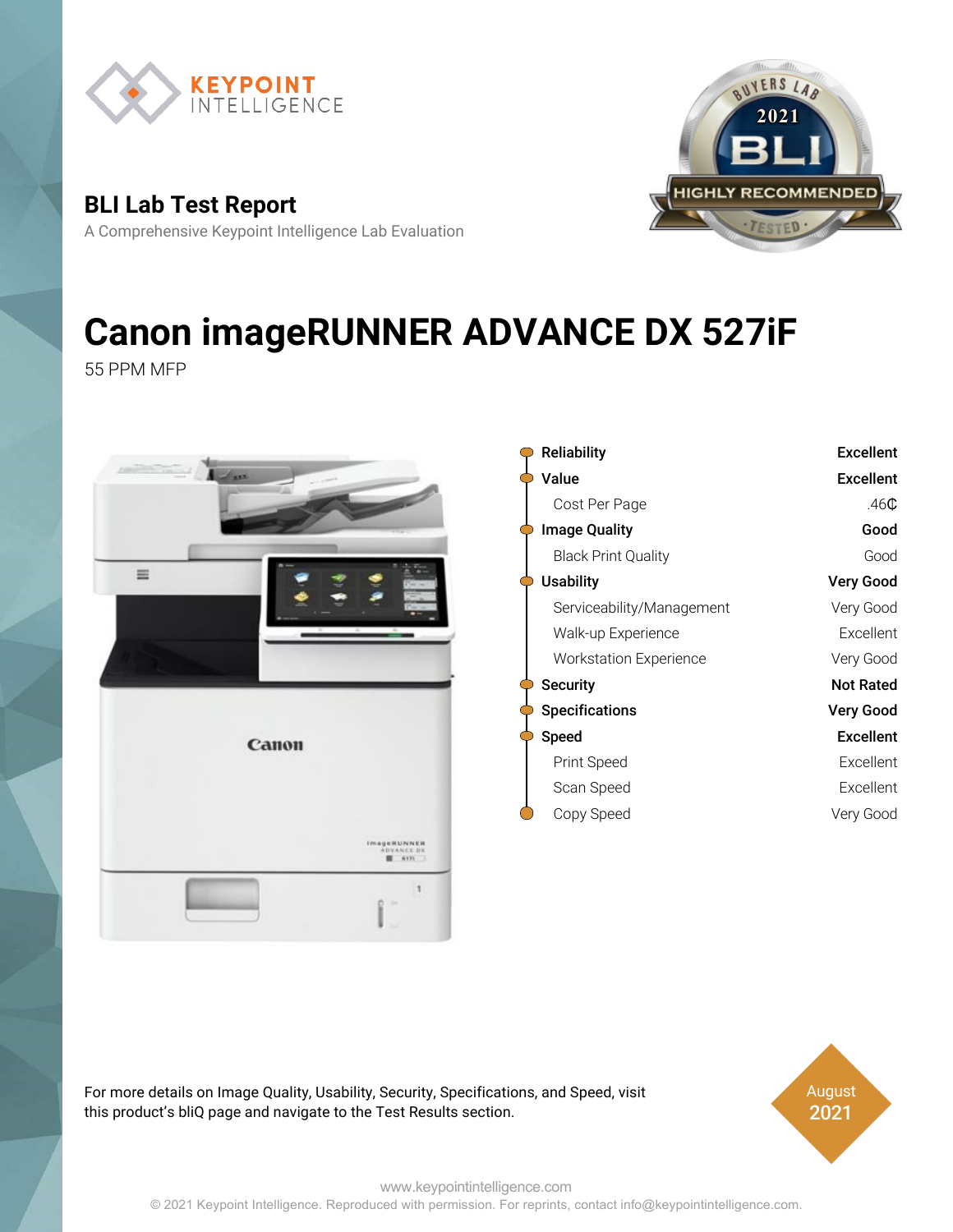### **OUR TAKE**

*CEYPOINT* **NTELLIGENCE** 

The Canon imageRUNNER ADVANCE DX 527iF proved to be a great choice and value for mid-size to large workgroups seeking a monochrome MFP they can count on to keep them productive all throughout the day. In addition to flawless reliability and fast speeds, especially in scan mode, the device is so simple to use and maintain. It includes a large touchscreen with web browsing and extensive guidance on device operation and routine maintenance. The machine also proved to be a great fit for scan-intensive environments, delivering classleading scan speeds in most tests and offering support for a wide range of file formats, including Microsoft Word and PowerPoint. Broad mobile and cloud support allows for productivity to extend beyond the workstation. And integration with a wide variety of apps and solutions via Canon's embedded MEAP platform can help to save businesses even more time and money. The model also offers robust security and device management via features like SIEM (Security Information and Event Management) system integration and whitelisting, as well as compatibility with imageWARE Enterprise Management Console and uniFLOW. All in all, the device gives workgroups above-average features and functionality for a cost per page that is well below average for models in this class, making for an excellent value proposition. Keypoint Intelligence highly recommends the Canon imageRUNNER ADVANCE DX 527iF for busy workgroups.

#### **Canon imageRUNNER ADVANCE DX 527iF Fast Facts**

| <b>SRP/Street Price</b>                             | \$3.894/None                                               |  |
|-----------------------------------------------------|------------------------------------------------------------|--|
| <b>Max Monthly Duty Cycle</b>                       | Info not avail                                             |  |
| Manufacturer's Recommended<br><b>Monthly Volume</b> | Info not avail                                             |  |
| <b>Rated Speed</b>                                  | 55 ppm                                                     |  |
| <b>Std Paper Source(s)</b>                          | Single drawer                                              |  |
| <b>Std Paper Capacity</b>                           | 550 sheets                                                 |  |
| <b>Paper Weights</b>                                | 16 to 36 lbs                                               |  |
| <b>Bypass/Paper Weights</b>                         | 100-sheet/16-lb bond to 73-lb<br>cover                     |  |
| <b>Max Paper Capacity</b>                           | 3,300 sheets                                               |  |
| <b>System Memory &amp; Hard Drive</b><br>(Std/Max)  | 3-GB RAM, 320-GB HD*/3-GB<br>RAM, 320-GB HD                |  |
| <b>Document Feeder/Capacity</b>                     | Std DSPF/100 orig                                          |  |
| <b>PDL/PCL</b>                                      | PCL 6, Adobe PostScript 3,<br>UFR II                       |  |
| <b>Scanner Technology</b>                           | Proprietary image sensor                                   |  |
| <b>Scan Speed (Simplex/Duplex)</b>                  | 50 ipm color, 50 ipm black/100<br>ipm color, 100 ipm black |  |
| Specs at the time of publication.                   |                                                            |  |

TEST DURATION: Two months, including a 75,000-impression durability test.

Please visit www.buyerslab.com/bliQ for more information.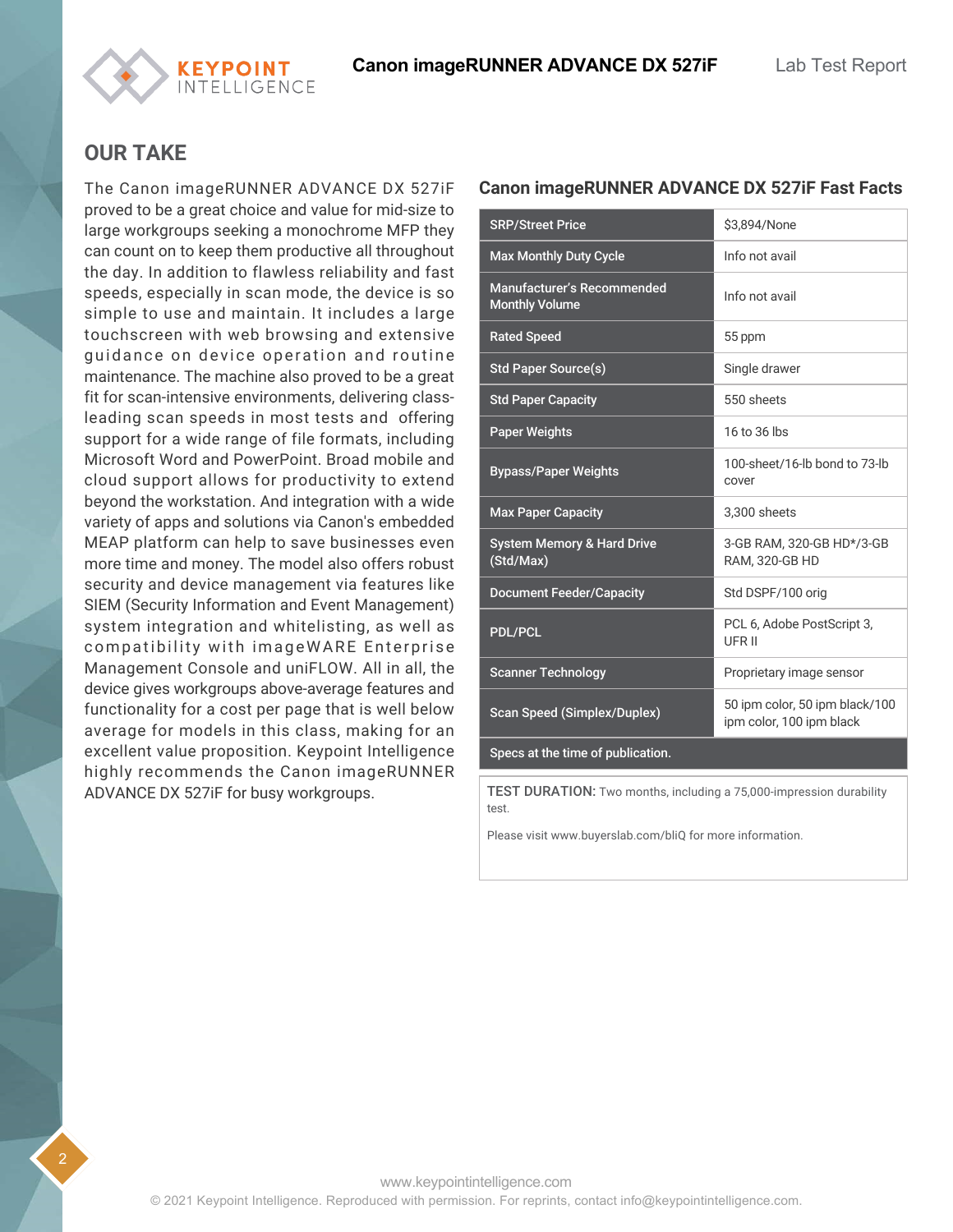

#### **BENEFITS**

- Perfect reliability, standout usability, and fast speeds in numerous tests keep busy workgroups productive
- Excellent value proposition, offering an impressive performance and feature set for a cost per page that's significantly lower than the average of models in this class
- Large touchscreen with web browsing and extensive guidance on device operation and maintenance make walkup tasks quick and easy to accomplish
- Well-organized, easy-to-navigate print drivers make workstation tasks very simple too
- Broad scan file format support (including Microsoft Word and PowerPoint) and lightning-fast duplex scan speeds make the device well-suited for scan-intensive environments
- Supports a wide range of mobile and cloud solutions for on-the-go productivity
- Connectivity to Canon and third-party software (through MEAP platform), which can help streamline workflows, as well as further reduce downtime and costs
- Robust security features, including integration with SIEM (Security Information and Event Management) systems and whitelisting, helping to keep your sensitive information secure
- Integration with imageWARE Enterprise Management Console and uniFLOW, which gives administrators an impressive level of control over device management, print costs, and document security

### **ADVANTAGES**

- Class-leading scan speeds in most tests
- Fast speeds in most print tests and many copy tests
- Higher-than-average memory capacity, especially when compared to the standard capacities of in-class models
- Maximum paper capacity is among the highest of in-class models
- "iFZ" configuration includes a standard 500-sheet staple finisher, while some competitors don't offer finishing options
- Significantly higher-than-average rated toner yield compared to in-class models
- Low annual energy consumption helps reduce costs and environmental impact
- Low estimated user intervention rate compared to competitive models

#### **LIMITATIONS**

■ Users have to be proactive to obtain device status from their workstations as this information is only available in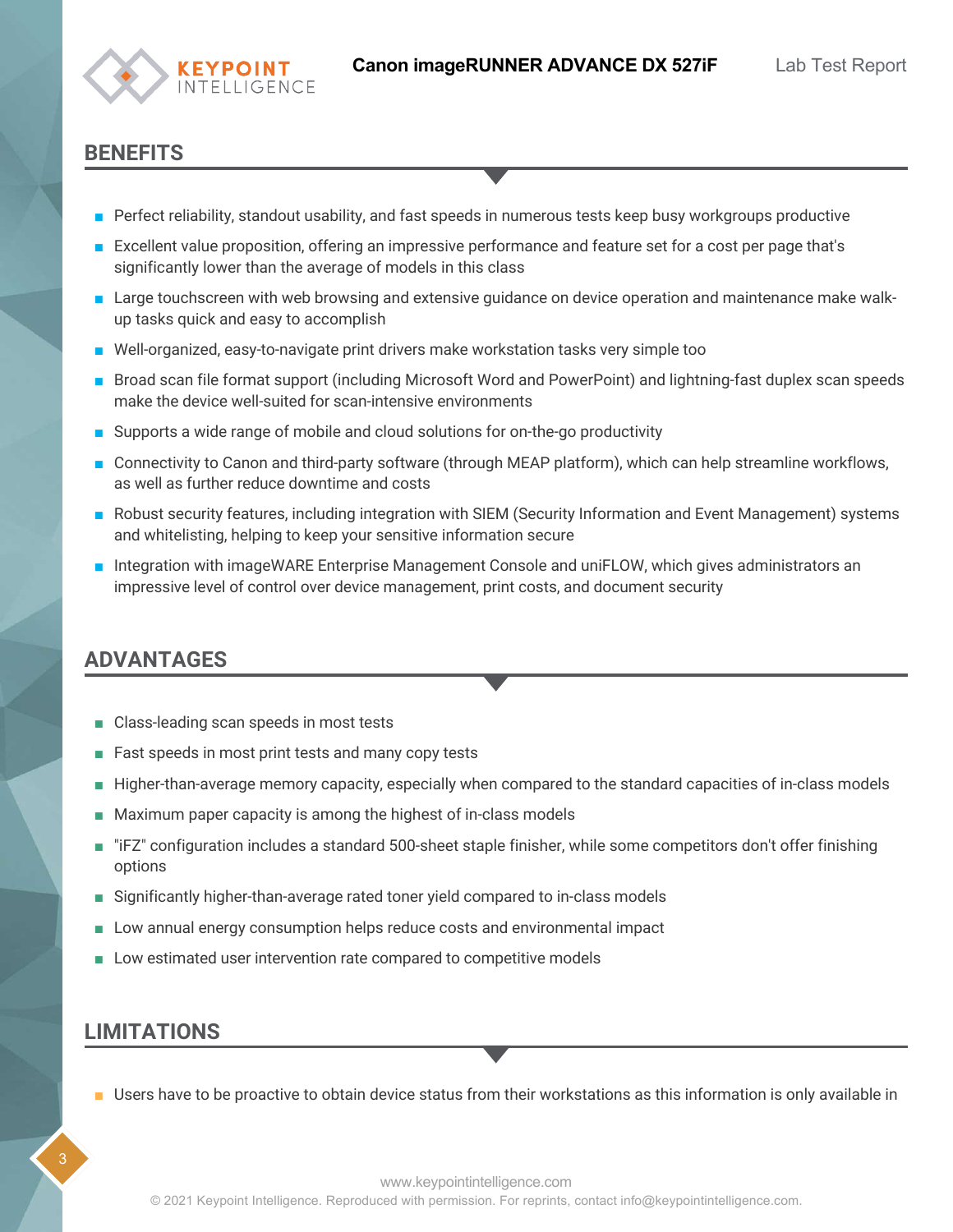

the embedded web server

#### <span id="page-3-0"></span>**RELIABILITY**

**EXCELLENT** 

■ The unit is certified Highly Reliable by Keypoint Intelligence, completing a 75,000-impression durability test with no misfeeds and no service calls required.

| Impressions Printed  | 75,000 impressions |
|----------------------|--------------------|
| <b>Scanned Pages</b> | 7,500 impressions  |
| Misfeeds             | 0                  |
| <b>Misfeed Rate</b>  | Not applicable     |
| Service Calls        | 0                  |

#### <span id="page-3-1"></span>**VALUE**

4

EXCELLENT

■ While the device's upfront cost is slightly higher than average, cost per page is among the lowest of models in this class, translating to a notably lower-than-average total cost of ownership (when print volume is above 2,000 pages per month).

#### Tested Supplies Cost Per Page (in US Cents)

|                     | <b>Black</b>        | <b>Total Supplies CPP</b> |
|---------------------|---------------------|---------------------------|
| <b>Tested Model</b> | .46 <sub>CD</sub>   | .46 <sup>°</sup>          |
|                     | Competitive Average | 1.03C                     |

CPP is based on the manufacturer's declared yield (in accordance with ISO/IEC 19798 for color laser, 24711 for color ink, 19752 for black) and estimated street pricing for the cartridges. For color devices, average CPP assumes 50% of the pages printed are in black and 50% are in color. Total supplies CPP takes into account the rated yield and pricing for other consumables (starter cartridges, drums, developer units, waste containers, etc.) and is based on the total number of supplies and maintenance parts that would be required over 36 months (assuming 8,500 pages per month).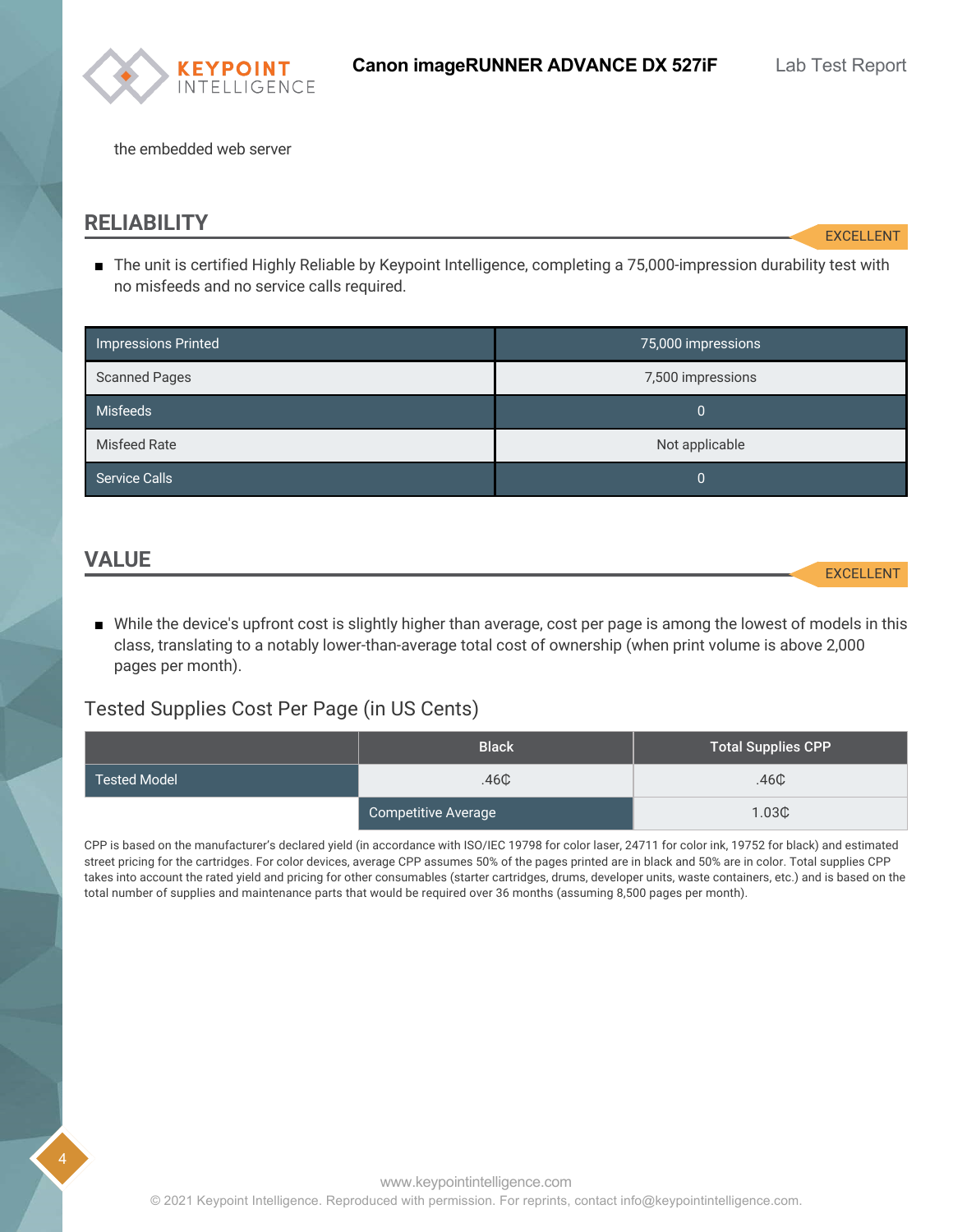#### 36-Month Lifecycle TCO Analysis

**KEYPOINT**<br>INTELLIGENCE



Values are in U.S. dollars. The pricing included in this TCO is provided from the manufacturer/distributor or obtained from the reseller websites at the time of publication (pricing may vary in other regions or at a later date). TCO includes total supplies CPP, plus the purchase price of the device multiplied out over 36 months, at stated monthly volumes. Costs for paper, power, and maintenance contracts aren't included in Keypoint Intelligence's pricing. Actual costs may vary based on a number of factors, including run lengths, page coverage, and percentage of color pages output. TCO information is intended to be used as a comparative price estimate and may not represent the prevailing price of the unit, accessories, and supplies/consumables in a particular location on any particular day.

5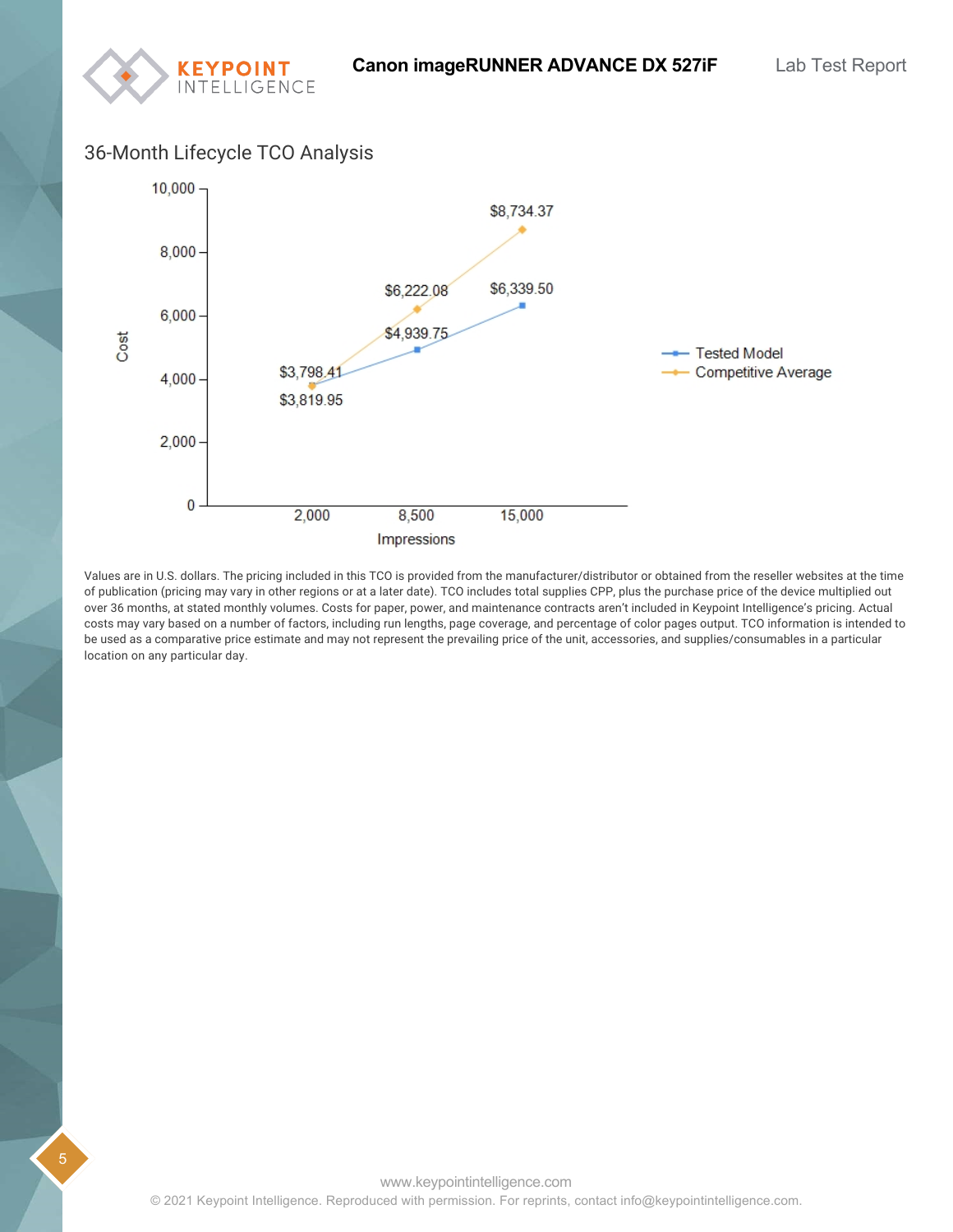

#### Estimated User Interventions (Over 36 Months)



User interventions are calculated based on manufacturer's rated toner or ink yields (in accordance with ISO/IEC 19798 for color laser/24711 for color ink/19752 for black, as well as the manufacturer's rated yields for other consumables (drums, developer units, waste containers, etc.). Keypoint Intelligence calculates the total number of supplies and maintenance parts that would be required over 36 months (assuming 8,500 pages per month). Each individual cartridge or other consumable is counted as one intervention. Paper supply replenishments aren't included in Keypoint Intelligence's calculations. Depicted scenario is for illustrative purposes only. The actual number of interventions over three years will vary based on a number of factors, including (but not limited to) page coverage, run lengths, usage patterns, periods of inactivity, and calibrations performed.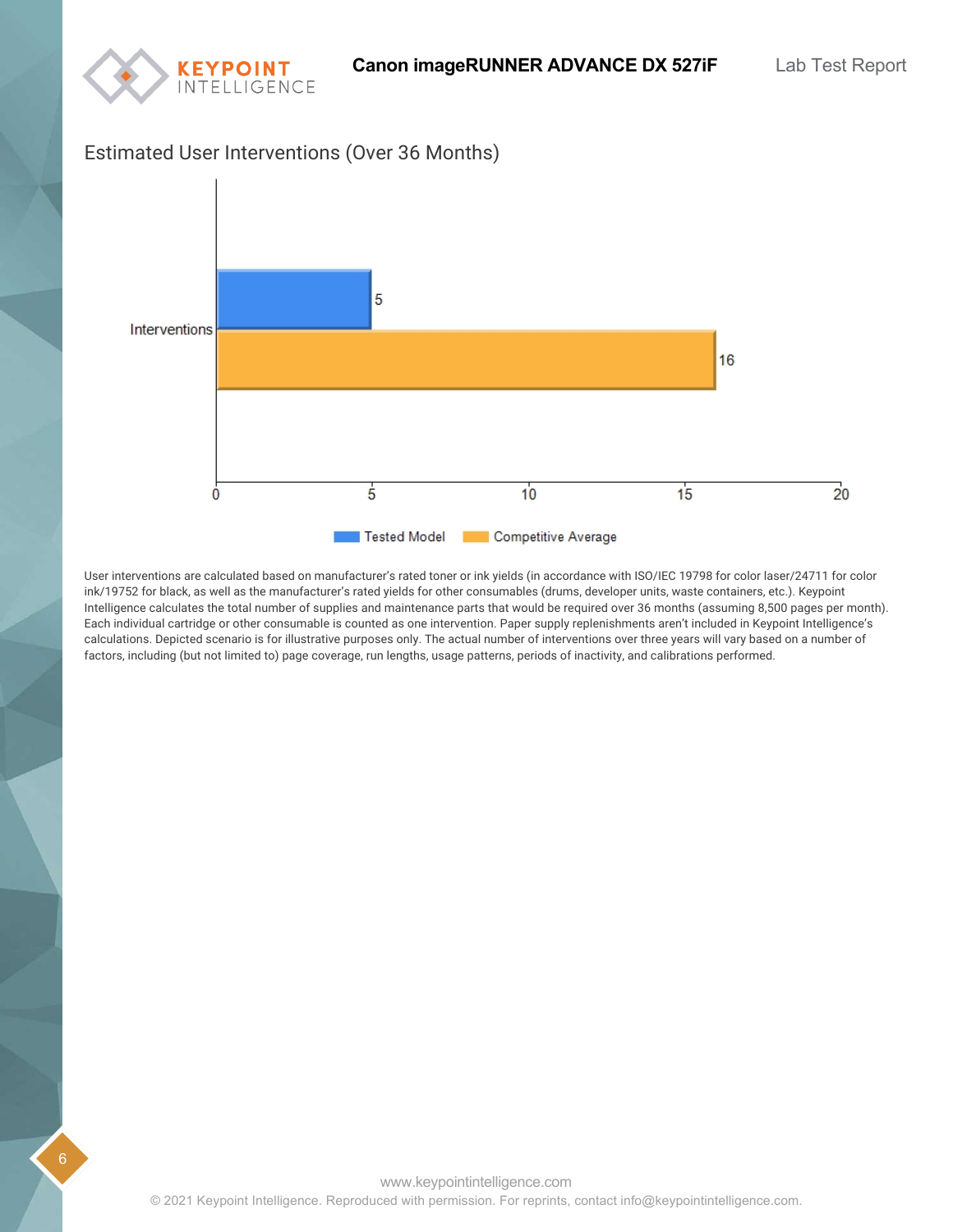

### **SUPPORTING TEST DATA**

**Environment:** Keypoint Intelligence's US lab is powered by dedicated circuits and monitored by two Extech humidity/temperature dataloggers, which ensure that typical office conditions are maintained.

**Equipment:** Dedicated test network in the US, consisting of Windows 2012, 2016, and 2019 servers; lab workstations that support Windows 7, 8, and 10 operating systems (virtual machine capability to allow support for Mac and legacy MS Windows operating systems); a Yokogawa power meter; 10/100/1000BaseTX network switches; and CAT5e/6 cabling.

**Duration:** Two months, a portion of which consists of a durability test where the product is run at half the manufacturer-rated maximum monthly volume, with 75% of the test volume comprised of print jobs and 25% comprised of copy jobs. Daily test usage is designed to replicate real-world use over an eight-hour workday and includes a mix of various-size documents; simplex and duplex modes; short, medium, and long run lengths; and on/off cycles, throughout the day.

**Procedures:** Testing includes proprietary and industry-standard test procedures and documents. The reliability test is conducted using Boise, NORPAC, and The Navigator Company paper in the US and Mondi paper in the UK. In both labs, 30% of the paper is recycled.

**Configuration:** Canon imageRUNNER ADVANCE DX 527iF

**Competitive Average Model Group:** "Competitive" is defined as comparably equipped models that support the same maximum paper size as the tested model, in the same speed range (+/-5 ppm), with a similar duty cycle and target market. Tested speed performance is compared to competitive devices in the speed range tested to date. For all other sections that have data analysis, comparisons are made against competitive devices in the speed range.

**Note:** This report is based on testing one representative test sample at a specific point in time. Keypoint Intelligence is not responsible for differences in performance that may be the result of lot-to-lot variation, changes in production and machine modifications implemented by the manufacturer, service issues, or any other reason beyond Keypoint Intelligence's control. Test unit serial #: 23D00695.

**About Keypoint Intelligence:** For 60 years, clients in the digital imaging industry have relied on Keypoint Intelligence for independent hands-on testing, lab data, and extensive market research to drive their product and sales success. Keypoint Intelligence has been recognized as the industry's most trusted resource for unbiased information, analysis, and awards due to decades of analyst experience. Customers have harnessed this mission-critical knowledge for strategic decision-making, daily sales enablement, and operational excellence to improve business goals and increase bottom lines. With a central focus on clients, Keypoint Intelligence continues to evolve as the industry changes by expanding offerings and updating methods, while intimately understanding and serving manufacturers', channels', and their customers' transformation in the digital printing and imaging sector.

7